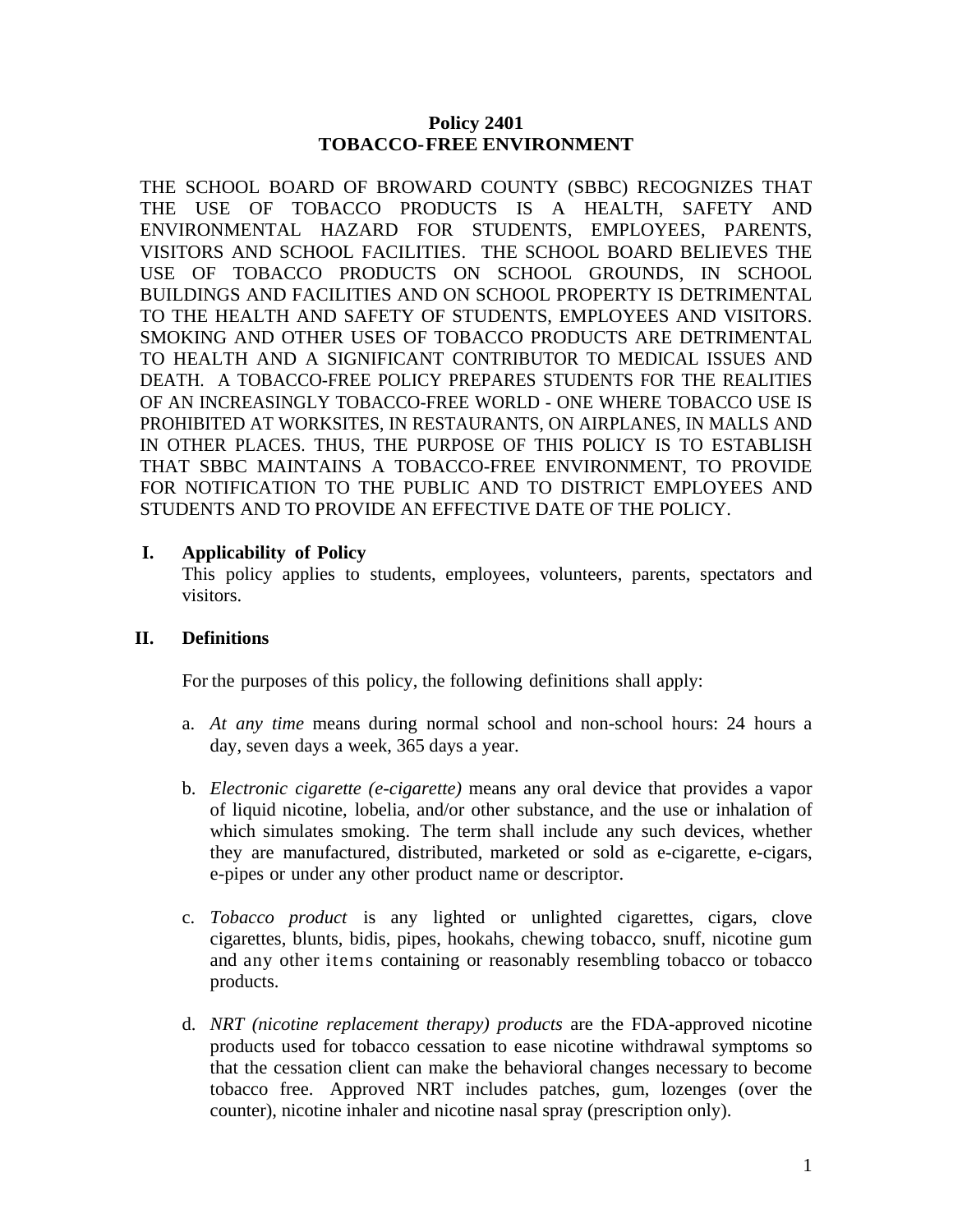e. District property means in, on or within 100 feet of any building facility, school, school grounds, land/property or vehicle owned, leased, chartered or rented by SBBC. This does not include school bus stops located away from District property (F.S. 386.212).

## **III. Policy Statement**

No student, employee, volunteer, contractor or school visitor is permitted to use tobacco products of any kind or electronic cigarettes at any time in, on or during the following:

- a. Any building, facility, school grounds, property or vehicle owned, leased, chartered or rented by the District, including but not limited to, District offices, athletic/practice fields, playgrounds, parking lots, and administrative offices. The policy does not apply to school bus stops located away from District property.
- b. All students must abide by the Code of Student Conduct (SB Policy 5.8) as it relates to tobacco and tobacco-related products for use, possession, sale and/or transmittal.

## **IV. Exceptions**

- a. A school principal or District administrator may permit tobacco products to be included in counseling, educational or instructional or research activities in the school building if the activity is conducted or supervised by a District employee overseeing the instruction or research and the activity does not involve smoking, chewing or otherwise ingesting the tobacco product.
- b. Products related to Nicotine Replacement Therapy (NRT) are permissible.

#### **V. Notification of Policy and Implementation**

Appropriate signage will be posted in a manner and location on all District property that adequately notify employees, students, parents, visitors and the public of this policy.

#### **VI. Tobacco Promotion Prohibited**

Tobacco advertising is prohibited on school grounds, School Board owned transportation, school vehicles, in all school-sponsored publications and at all school-sponsored events.

Tobacco promotional items that promote the use of tobacco products, including but not limited to, clothing, bags, lighters and other articles are not permitted on school grounds, in School Board owned vehicles or at school-sponsored events.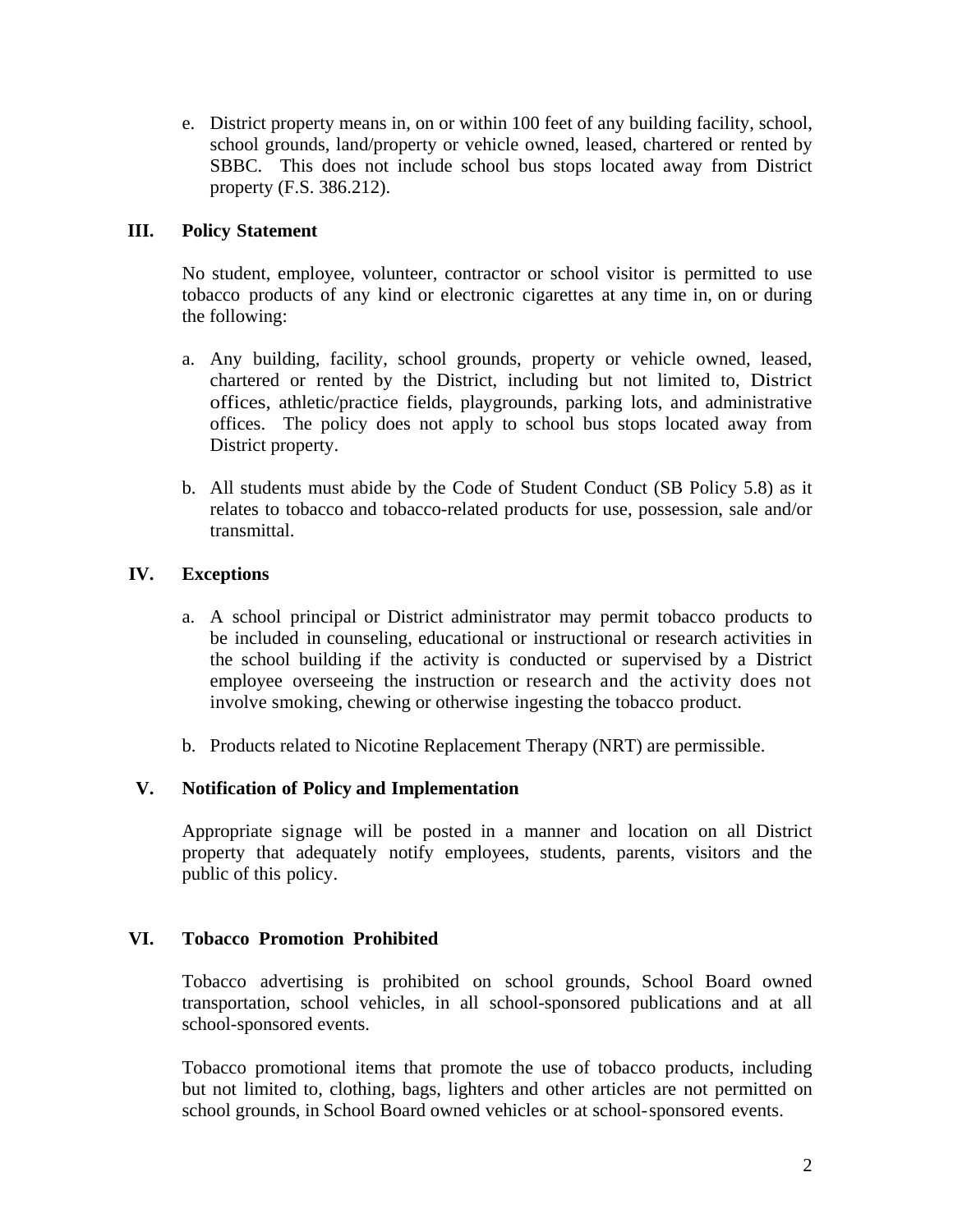### **VII. Educational and Cessation Programs**

- A. *Prevention Education for Students:* The administration will consult with Student Support Initiatives and other appropriate health organizations to identify and provide programs or opportunities for students to gain a greater understanding of the health hazards of tobacco use and the impact of tobacco use as it relates to providing a safe, orderly, clean and inviting school environment. The administration will ensure students in grades K-12 receive tobacco prevention education in health/health-related classes and/or prevention activities using sequential, age-appropriate, current, accurate, evidenceinformed curricula and a skills-based approach (involving students in active "hands-on" learning experiences).
- B. *Cessation Support Programs:* The administration will consult with Student Support Initiatives, Employee Wellness in the Benefits Department, Florida Department of Health in Broward County, American Lung Association and other appropriate health organizations to provide students and employees with information and access to support systems, tobacco use cessation programs, and services to encourage them to abstain from the use of tobacco products.

## **VIII. Responsibility of School and District Administrators**

a. Communicate this policy annually (at the beginning of each school year) to students, employees, family members, volunteers, vendors and visitors, at school events, through signage, and school handbooks. Student Support Initiatives and Benefits Departments, in collaboration with appropriate health organizations, will provide audiovisual resources for use by administrators.

Notice of this policy going into effect and available resources will be communicated to students, employees, family members, volunteers, vendors and visitors immediately upon approval of the policy.

- b. Treat violators who are students or employees with disciplinary actions consistent with School Board policies.
- c. Ensure family members, volunteers or visitors who violate the policy discontinue using the tobacco product or electronic cigarette or leave the premises. Law enforcement officers may be contacted to escort the person off the premises or cite the person for trespassing if the person refuses to leave the school property.
- d. Include the expectation that the prohibition will be enforced in contracts with outside groups who use the school building and other facilities.

# **IX. Disciplinary Actions for Student or Employee Violators**

*Students:* Consequences for students engaging in the prohibited behavior will